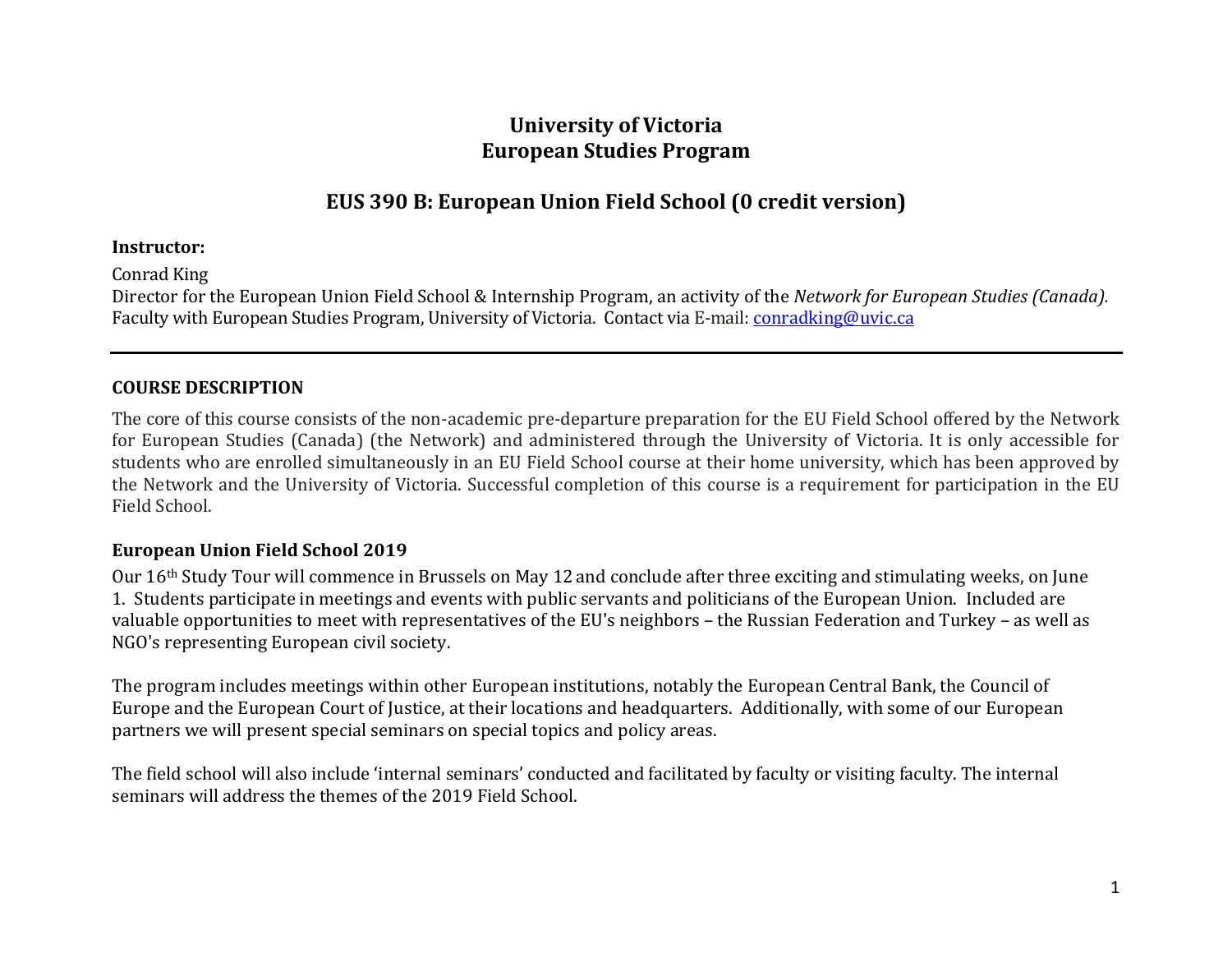# **COURSE OBJECTIVES**:

General: The student learns the history, structure and activity of the European Union, a significant regional inter-governmental organization as well as an unprecedented form of governance in an increasingly globalized political environment. Students explore the *practical* aspects of European integration, European Union institutions and operations, as well as EU foreign relations (with special emphasis on Canada-EU relations).

Instructional: Upon successful completion of this course, a student will be able to:

- Recognize and understand the concepts and terms associated with the practical or applied work of European Union institutions and intergovernmental organizations in Europe.
- Recognize, identify and explain the character, purpose and activities of major institutions of the European Union.
- Recognize and explain the relationships and interactions between EU member states, the European Union, and nonmember states (with a particular focus on Canada).
- Recognize and explain the relationships and interactions between the European Union and other political and economic organizations related to European integration.
- Recognize and articulate the relationship of the study of regional intergovernmental organizations to the discipline of political studies and other social sciences.
- Demonstrate written and oral communication skills in assignments which focus on problems and issues of the European Union.
- Apply these learning outcomes to a variety of issues and problems, in order to demonstrate understanding of the subject matter.

# **TOPICS FOR 2019**

The central purpose of the Field School is to understand the institutions involved in European integration (especially, but not exclusively: the European Union). However, each Field School also introduces topical themes, to frame some of the seminars and discussions. These themes are not *exclusive*, and many more topics and themes will come up during the program.

- 1. European Parliament elections (including issues of democratic deficit, and populist responses).
- 2. Brexit (including implications of Brexit for EU foreign policy)
- 3. Non-compliance with EU norms (with a special case study of Italy, especially regarding issues of fiscal policy and Asylum & Migration policy).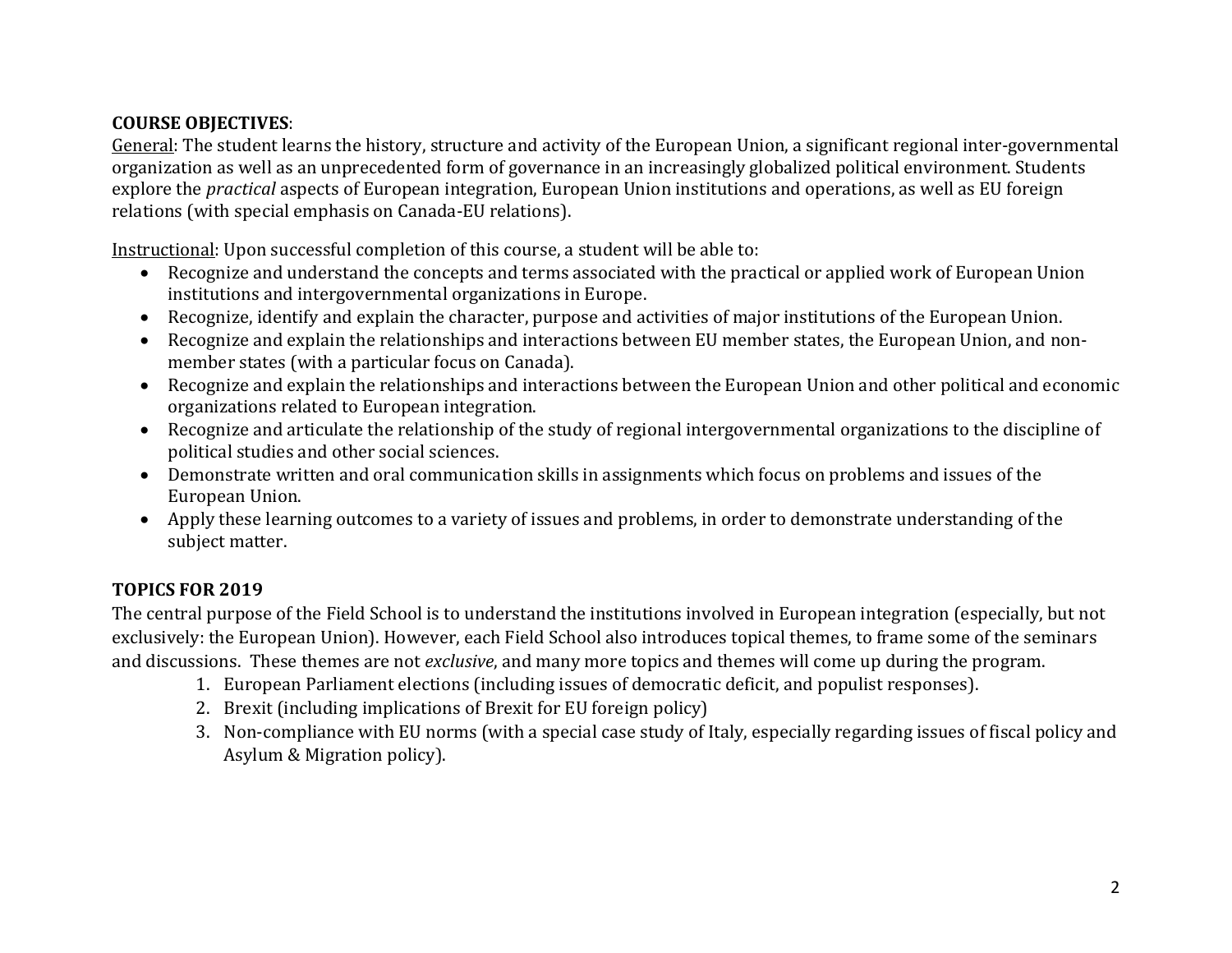**RECOMMENDED READINGS:** Participants have varying levels of knowledge about European integration. A certain amount of knowledge is assumed in order to participate in the field school, such as a basic history of the EU and conceptual understanding of the relationships between major EU institutions. If necessary, students can familiarize themselves with these topics by reading the introductory chapters in one of the following textbooks:

- [Bache,](http://www.amazon.com/Ian-Bache/e/B001H6MYUU/ref=dp_byline_cont_book_1) Ian, [Stephen George](http://www.amazon.com/Stephen-George/e/B001HOELLM/ref=dp_byline_cont_book_2) and [Simon Bulmer](http://www.amazon.com/s/ref=dp_byline_sr_book_3?ie=UTF8&field-author=Simon+Bulmer&search-alias=books&text=Simon+Bulmer&sort=relevancerank) (2015). *Politics in the European Union, 4th edition.* New York: Oxford University Press.
- Cini, Michelle and Nieves Perez-Solorzano Borragan (editors). (2013) *European Union Politics (4th edition)*. New York: Oxford University Press.

**REQUIRED READINGS:** Participants in this course are expected to complete all required readings prior to the beginning of the field school. See CourseSpaces for more information.

# **COURSE REQUIREMENTS**

This course will include Pre-Departure, Study Abroad, and Post-Tour activities. The Orientation and Debrief activities will be delivered by the Centre for International Education and student participation is required; activities/assignments in situ are also required, as well as activities that follow the study tour.

|   | <b>ACTIVITY</b>       |                                                                                       | <b>LOCATION</b>                     |
|---|-----------------------|---------------------------------------------------------------------------------------|-------------------------------------|
|   | <b>Pre-Departure:</b> |                                                                                       |                                     |
|   | $\bullet$             | Pre-departure modules (safety $\&$<br>intercultural training<br>All required readings | On-Line, through UVic Course Spaces |
|   | <b>Study Abroad:</b>  |                                                                                       |                                     |
|   |                       | Active participation                                                                  | During field school.                |
| 3 | Post-field school:    |                                                                                       | During field school.                |
|   |                       | Debrief and course evaluation                                                         |                                     |

Evaluation of students in EUS 390B will be completed vis-à-vis a credit-awarding course at their home institution. The Director of the study tour advises home faculty about participation in the field school, but the Director does not grade students in EUS 390B.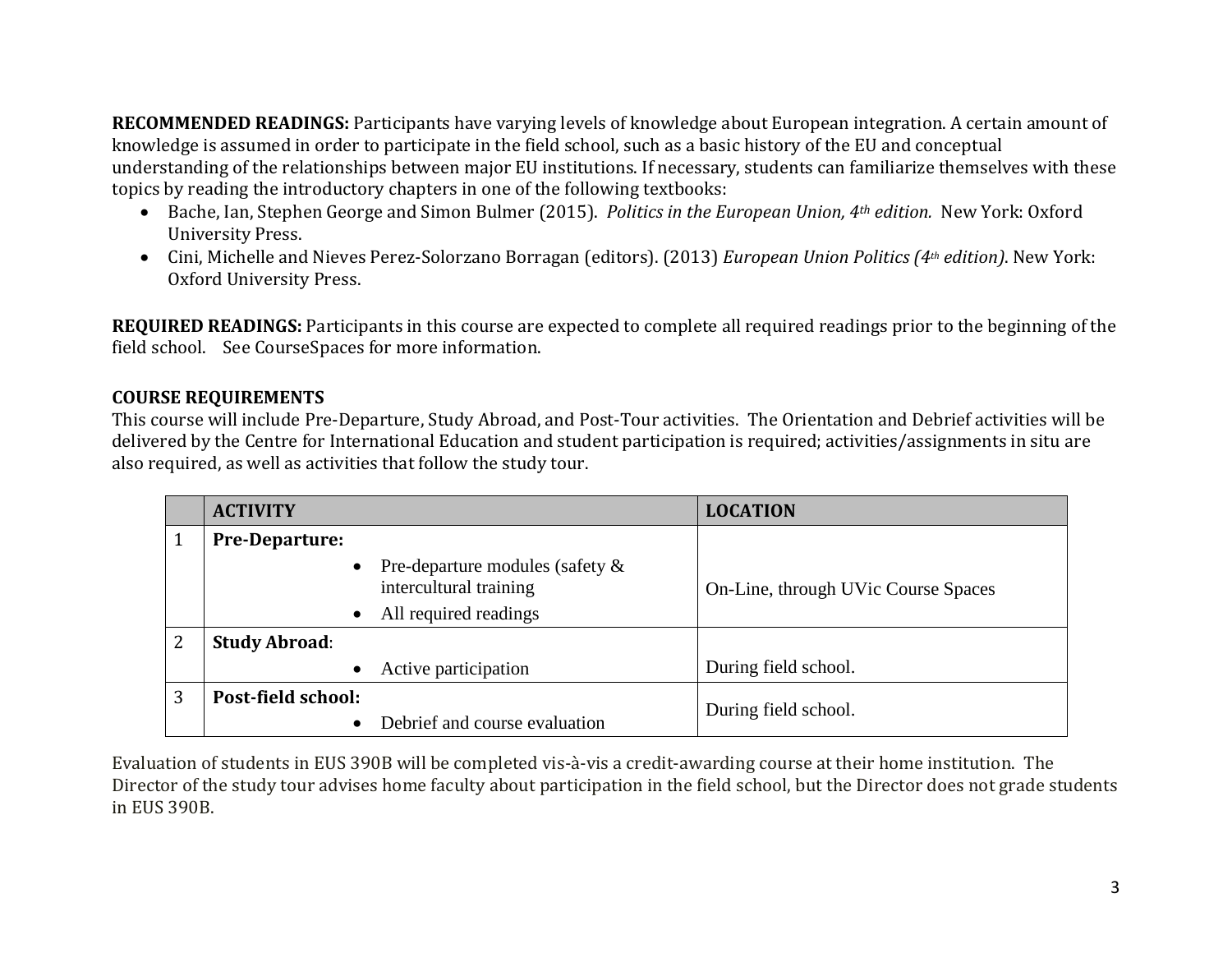### **DETAILS ON EVALUATION**:

**Participation in seminars**: based on evaluation of student involvement in mandatory tour seminars, as provided by the Director of the Tour. The Director provides faculty at the home institutions a letter grade that reflects participation:

A-range (80-100%)

The student was not absent for any mandatory tour activities/seminars.<sup>1</sup>

The student was always punctual and prepared.

The student made an excellent contribution to the learning outcomes of tour participants, and the quality and quantity of comments or questions demonstrated a superior understanding of EU-related themes and topics.

B-range (70-79%)

The student was absent for no more than three mandatory tour activities/seminars.

The student was consistently punctual and prepared.

The student made a reasonable contribution to the learning outcomes of tour participants, and the quality and quantity of comments or questions demonstrated a competent understanding of EU-related themes and topics.

C-range (60-69%)

The student was absent for less than 10% of mandatory tour activities/seminars.

The student was usually punctual and prepared.

The student made some contribution to the learning outcomes of tour participants, and the quality or quantity of comments or questions demonstrated an adequate understanding of EU-related themes and topics.

D-range: (50-59%)

 $\overline{a}$ 

The student was absent for more than 10% but less than 25% of mandatory tour activities and seminars.

The student was seldom punctual or prepared.

The student made minimal contribution to the learning outcomes of tour participants, and the quality or quantity of comments or questions demonstrated a basic understanding of EU-related themes and topics.

Failing grade (less than 50%)

The student was absent for 25% or more of mandatory tour activities and seminars

The student was seldom punctual or prepared.

The student made little or no contribution to the learning outcomes of tour participants, and the quality or quantity of comments or questions demonstrated a poor understanding of EU-related themes and topics.

 $1$  A mandatory activity or seminar refers to a single cohesive program component, such as one speaker. Therefore, missing an entire morning of the program might result in an absence for two (or more) activities, depending on how many speakers are planned that day. Generally-speaking, the expectation of students on the tour is that they will have 100% attendance, barring absences caused by a documented illness or injury.